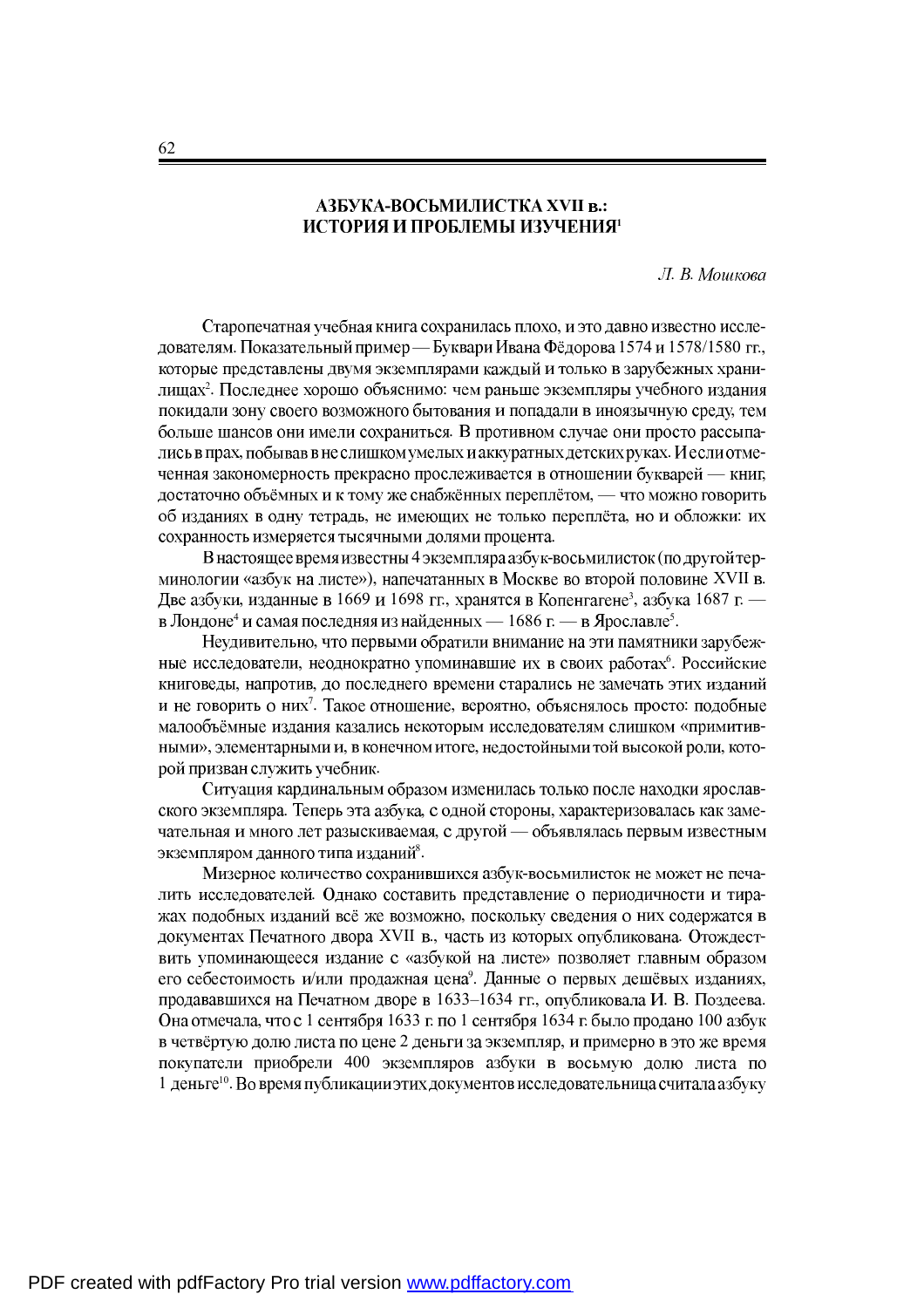в четвёртую долю листа «первым изданием в Москве печатного букваря, подготовленного ... Василием Бурцовым, когда он ещё был работником Печатного двора. О том, что издание первое и пробное, говорит и его формат ... в дальнейшем не »<sup>11</sup>. С последним утверждением трудно не согласиться. Однако, вероятно, пробных изданий было не одно, а два в разных форматах (в восьмую и четвёртую долю листа). Атрибуция их В. Бурцову сомнительна: с 1632 г. он  $12$ , а 20 августа 1634 г. выпустил свой первый букварь. Конечно, можно предположить, что распроданные к 1 сентября 1634 г. азбуки были напечатаны В. Бурцовым в  $1632 -$ начале  $1633$  гг., во время организации своей книжной палаты. Однако, сравнивая приведённые выше годовые продажи азбук с аналогичными сведениями за 1647-1651 гг., можно увидеть, что рынок был способен 3 000 и более экземпляров азбуки в год<sup>13</sup>. Следовательно, малое число про-14 ,  $(T. e. B 1633 - 1634 T)^{15}$ . прав А. В. Вознесенский, считая эти первые, известные нам только по документам «азбуками на листе»<sup>16</sup>.

В последующие годы, как свидетельствуют материалы Печатного двора, «азбуки на листе» печатались с завидной регулярностью (например, в 1647, 1649, 1651, 1652, 1655-1660 гг.), их продажная цена превышала себестоимость в 2 или 4 раза, но расходились тиражи быстро. В 1649 г. от напечатанных в январе - марте 6 000 экземпляров к 7 декабря осталось 2 900, и они за 5 дней были распроданы; в 1651 г. из 2 400 азбук, напечатанных из остаточных запасов бумаги, через 2 недели 6 покупателей приобрели 2 394, т. е. практически весь тираж<sup>17</sup>. И. В. приводит следующие подсчёты за вторую половину XVII в.: с 1652 по 1700 г. на Печатном дворе было выпущено 51 издание азбук-восьмилисток суммарным 258 000 экземпляров<sup>18</sup>.

Хорошо известно, что документы Печатного двора за XVII в. сохранились не полностью и сведения за некоторые годы отсутствуют. Поэтому для восстановления репертуара книг (в том числе малообъёмных азбук) могут быть привлечены более поздние источники. Так, Т. А. Афанасьева использовала в своей работе, посвящённой азбукам и букварям XVIII в., подготовленный в 1777 г. «Реестр»  $XIX$  B.<sup>19</sup>

Вероятно, с подлинником именно этого документа («Ведомость какого звания книги в Московской типографии с начала учреждения ея до ныне печатаемы были и по сколько экземпляров о том показано ниже сего») работал позднее американский . Маркер<sup>20</sup>. Поскольку темой его исследования была грамотность, он опубликовал извлечения, касающиеся только азбук и букварей, напечатанных в Москве до 1707 г. По сделанным им подсчётам в 1647-1700 гг. в Москве вышли 53 издания общим тиражом 325 100 экземпляров<sup>21</sup>.

При сравнении этих данных с приведёнными И. В. Поздеевой за 1652-1700 гг. (60 изданий суммарным тиражом 270 820 экземпляров<sup>22</sup>) хорошо видно, что и число изданий, и совокупный тираж отличаются. При этом московская исследовательница оперирует большим числом изданий, в то время как по подсчётам американс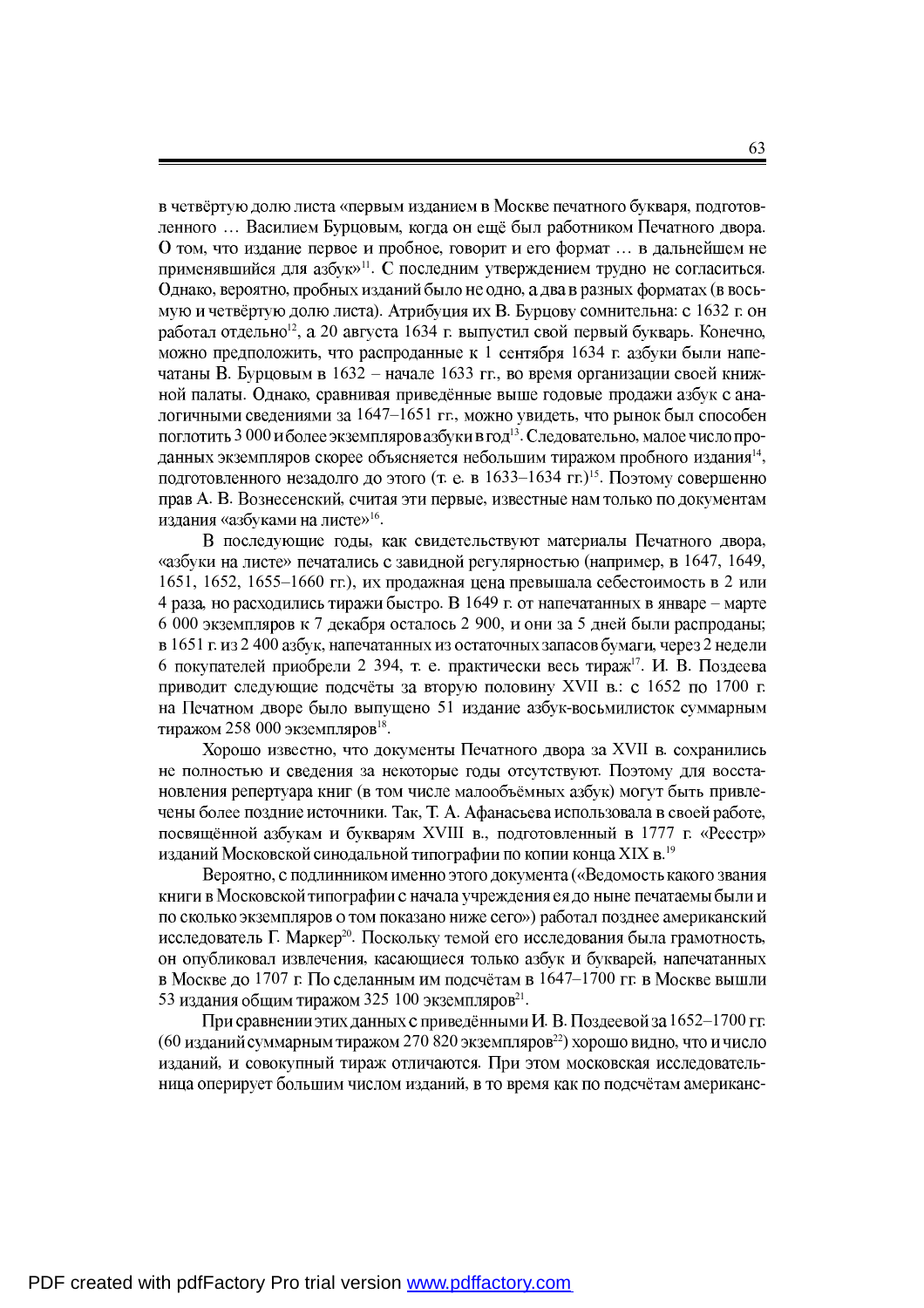кого учёного суммарный тираж учебных книг был выше. Тем не менее отмеченные разногласия не могут, на мой взгляд, являться причиной явного невнимания отечест-. Маркером источнику<sup>23</sup>.

В настоящее время в моём распоряжении имеются полные ксерокопии (1669 и 1698 гг.)<sup>24</sup> и описание лондонского (1687 г.)<sup>25</sup>, поэтому состав и содержание азбук анализируется на их примере.

На первой странице, которая является титульным листом издания, помещено заглавие: в азбуке 1669 г. - «Начальное учение хотящим учитися книг божественнаго писания», в азбуке 1698 г. - «Начальное учение человеком, хотящым учитися книг божественнаго писания». В азбуке 1687 г. это традиционное заглавие помещено на обороте л. 1, а на его лицевой стороне иное — «Азбука учебная».

После заглавия идут краткие молитвы: в азбуке 1669 г. одна (начинается словами «За молитв пречистые ти матере»), в азбуке 1687 г. также одна («Во имя Отца и Сына»), в азбуке 1698 г. две («Во имя Отца и Сына», «Боже в помощь мою вонми»). <sup>26</sup> начинается с оборота первого листа, в лондонском — со второго. Здесь приведены алфавитный ряд в прямом порядке, затем двух- и трёхбуквенные слоги, названия букв, слова под титлом, «число церковное», «имена просодиям», после этого указана дата выхода. В азбуках 1669 и 1687 гг. всё перечисленное и есть их состав. В более позднем издании этот материал  $1.6$  об.<sup>27</sup>, а два последних листа можно считать краткой хрестома-, которая включает три молитвы и «Стихи учительные»<sup>28</sup>.

Проблемой, до сих пор не поднимавшейся исследователями, является соотношение учебной части букварей и азбук-восьмилисток. Известно, что первые издания Василия Бурцова 1634 и 1637 гг. следовали фёдоровской традиции: учебная часть включала достаточно обширный материал и занимала более 30 листов. В Букваре 1657 г. эта часть сократилась, в Букваре 1667 г. занимала 8 листов, а в издании 1669 г. — 13 страниц (6,5 листов).

29 , поэтому даже сокращение учебной части создавало дополнительные трудности для ученика. Ограничение её 8 листами или 13 страницами неизбежно приводило к тому, что освоивший этот раздел заучивал только названия букв, знакомился с принципами «складывания» слогов, но не обучался читать «по верхам». В букварях за учебной частью следовала хрестоматийная, которая и была ориентирована на приобретение этого навыка, но в азбуках-восьмилистках, изданных до конца XVII в., её, очевидно, не было. Поэтому можно сказать, что, освоив азбуку-восьмилистку, ученик не мог читать связный текст.

В связи с этим возникает закономерный вопрос: не являлась ли «азбука на листе» причиной сокращения учебной части букваря, не повлияла ли она на этот антипедагогичный по своей сути процесс<sup>30</sup>? Параллельное издание букварей, учебная часть которых продолжала фёдоровские традиции, и азбук-восьмилисток, чья учебная часть содержала минимально необходимый материал, могло привести к тому, что объём последней стал восприниматься как самый оптимальный. Поэтому учебная часть , а потом и просто стала равной «азбуке на листе»<sup>31</sup>.

64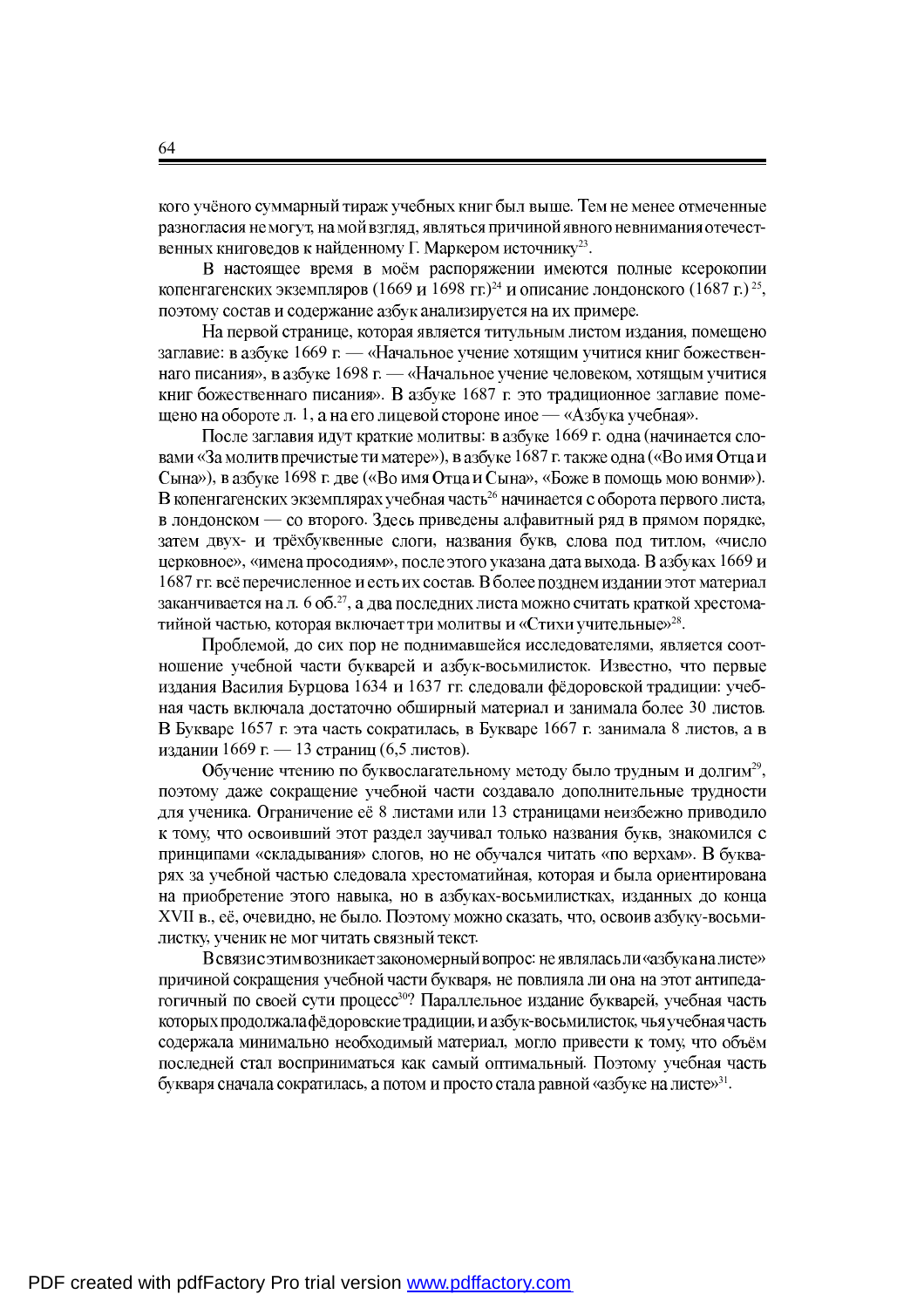Однако всё сказанное отнюдь не умаляет значения, которое играли азбукивосьмилистки. Они давали хоть и начальные, но необходимые навыки, на основе которых каждый, в зависимости от своего желания и настойчивости, мог продолжить обучение и научиться чтению в полном объёме. Принимая же во внимание огромные тиражи подобных изданий, становится ясно, что именно эти «тетрадочки» были основными пособиями для большинства желающих приобщиться к письменной культуре в XVII в.

<sup>&</sup>lt;sup>1</sup> В основу статьи положены тезисы (см.: Мошкова Л. В. Азбука-восьмилистка — « утёнок» русского просвещения // Древняя Русь. Вопросы медиевистики. 2011. № 3. С. 87-88) и доклад, сделанный на VI Международной конференции «Комплексный подход в изучении Древней Руси». Приношу глубокие извинения Ральфу Клеминсону за то, что в тезисах не сделала ссылку на его статью (см. примеч. 6) и тем самым приписала сделанное им отождествление себе.

<sup>&</sup>lt;sup>2</sup> См.: *Гусева А. А. Издания кирилловского шрифта второй половины XVI века:* каталог. М.: Индрик, 2003. Кн. 2. С. 451, 532, № 68, 72. Оба экземпляра второго из указанных изданий дефектны. В российском хранилище найден только отрывок греко-славянской Азбуки Ивана Фёдорова 1578 г. (см.: Там же. С. 504–505, № 69).

<sup>3</sup> .: *Crone H.* Gamble slaviske tryk i Det Kongelige bibliotek // Fund og Forskning i Det Kongelige biblioteks Samlinger. IV (1957). Kobenhavn: Udgivet af det Kongelige Bibliotek. P. 66, No 36, 40.

 $^4$  См.: *Немировский Е. Л*. Славянские старопечатные книги кирилловского шрифта в книгохранилищах Великобритании. М.: Российская государственная библиотека, 1993. С. 17 (в тексте, вероятно, опечатка: дата издания - сентябрь 7196 г. - переведена на современное летосчисление как 1697 г.); Cyrillic Books printed before 1701 in British and Irish Collections: A Union Catalogue / ompiled by R. Cleminson, C. Thomas, D. Radoslavova, A. Voznesenskij. London, 2000. Р. 134-135, № 145 (датирована 1687 г.). Благодарю А. В. Вознесенского за присланное описание азбуки из подготовленного при его участии каталога.

 $^5$  См.: Кириллические издания Ростово-Ярославской земли 1493–1652 гг.: каталог / под ред. И. В. Поздеевой. Ярославль-Ростов, 2004. С. 49, № 24 (приложение).

<sup>6</sup> .: *Cleminson R.* East Slavonic primers to 1700 // Australian Slavonic and East European Studies. 1988. Vol. 2, number 1. P. 15–16, 24 (лондонский экземпляр датирован 1688 г.); *Marker G.* Primers and Literacy in Muscovy: A Taxonomic Investigation // The Russian Review. 1989. Vol. 48. Р. 11-13 (приведённая автором дата лондонского экземпляра - 7195 / 1687 г.); *Marker G.* Literacy and Literacy Texts in Muscovy: A Reconsideration // Slavic Review. 49, no. 1 (Spring 1990). P. 81-84.

 $^7$  Трудно предположить, что изданный в 1957 г. каталог X. 70-80-м годам прошлого столетия. Тем не менее до недавнего времени И. В. Поздеева считала, что известные только по документам Печатного двора азбуки, печатавшиеся огромными тиражами (часто на оставшейся от других изданий бумаге) и продававшиеся за несуразно малые деньги, были аналогичны или близки по составу к букварям В. Бурцова (см.: Новые материалы для описания изданий московского Печатного двора. Первая половина XVII в. В помощь составителям Сводного каталога старопечатных изданий кирилловского и глаголического шрифтов. Методические рекомендации / сост. И. В. Поздеева. М.:, 1986. С. 16, 35-36, № 67-68; *Поздеева И. В., Пушков В. П., Дадыкин А. В.* Московский печатный двор — факт и фактор русской культуры. 1618–1652 гг. От восстановления после гибели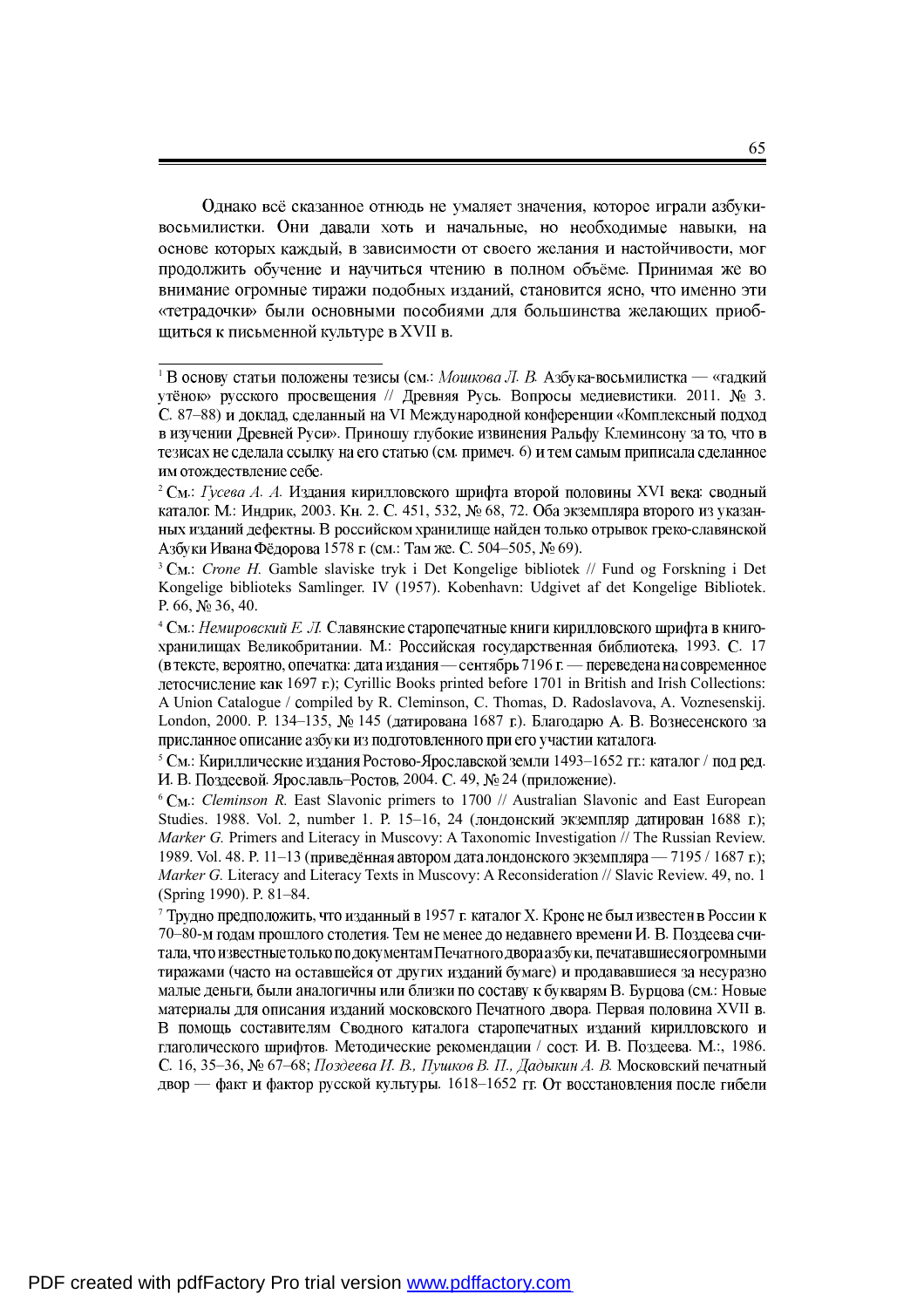в Смутное время до патриарха Никона. Исследования и публикации. М.: Издательство объединения «Мосгорархив», 2001. С. 20-21). Это мнение вслед за ней повторяли и другие авторы (см., например: Словарь книжников и книжности Древней Руси. СПб.: Дмитрий Буланин, 1992. Вып. 3 (XVII в.). Ч. 1. С. 150). Надо заметить, что изучение печатных книг XVII в. долгое время было практически монополизировано московской исследовательницей, а её выводы не подвергались критике. Поэтому неудивительно, что об издании в XVII в. азбук-восьмилисток упоминала петербургская исследовательница (см.: Афанасьева Т. А. Издание азбук и букварей кириллической печати в XVIII веке // Из истории рукописных и старопечатных собраний (Исследования. Обзоры. Публикации): сб. научных трудов. Л.: ГПБ, 1979. С. 34, примеч. 4). Приношу искреннюю благодарность Н. В. Савельевой, приславшей мне копию этой работы.

<sup>8</sup> См.: Поздеева И. В. Книга в культуре российских регионов. изданий XVI и XVII в. в Тверской. Пермской и Ярославской областях // Фёдоровские чтения. 2003. М., 2033. С. 114-115; Кириллические издания Ростово-Ярославской земли... С. 17; Поздеева И. В., Дадыкин А. В., Пушков В. П. Московский печатный двор — факт и фактор русской культуры. 1652-1700 годы: исследования и публикации. М.: Наука, 2007. Кн. 1.  $C. 63-64.$ 

 $^9$  Возможен и другой путь: если известен тираж и количество бумаги, пошедшей на изготовление азбуки, её объём легко высчитывается.

 $10$  См.: Новые материалы для описания изданий московского Печатного двора... С. 35–36, № 67-68. Выдержки из этих документов см. также: Московские кирилловские издания в собраниях РГАДА. Каталог / сост. Е. В. Лукьянова. М.: Индрик, 2002. Вып. 2. 1626-1650.  $C. 299, N<sub>2</sub> 6.$ 

<sup>11</sup> Новые материалы для описания изданий московского Печатного двора... С. 35-36, No 67-68.

<sup>12</sup> См.: Зернова А. С. Книги кириллической печати, изданные в Москве в XVI-XVII веках. Сводный каталог / под ред. Н. П. Киселева. М., 1958. С. 42–43; Поздеева И. В., Пушков В. П.,  $\mu$ адыкин А. В. Московский печатный двор — факт и фактор русской культуры. 1618–1652 гг. C. 423-426.

<sup>13</sup> См.: Новые материалы для описания изданий московского Печатного двора... С. 52, 58, 63, 148, 174, 192.

14 Здесь уместно привести пример из более раннего времени: большой (во вторую долю) и малый (в четвёртую долю) пробные листы кирилловских письмен были изданы в 1561 г. Примусом Трубером в Тюбингене перед выходом в свет его букваря.

 $^{15}$  E. B. . листа «не менее 500 экземпляров» (Московские кирилловские издания в собраниях РГАДА. Каталог. Вып. 2... С. 299, № 6); И. В. Поздеева — «более 100» и «более 400» (Поздеева И. В., Пушков В. П., Дадыкин А. В. Московский печатный двор — факт и фактор русской культуры.  $1618 - 1652$   $\text{rr}$ ... C. 34).

<sup>16</sup> См.: Вознесенский А. В. К истории славянской печатной Псалтири. XVI-XVII веков. Простая Псалтирь. М.-СПб.: Альянс-Архео, 2010. С. 72, примеч. 343.

<sup>17</sup> См.: Новые материалы для описания изданий московского Печатного двора... С. 58, 63, № 174, 192. Выдержки из архивных документов см. также: Московские кирилловские издания в собраниях РГАДА. Каталог. Вып. 2... С. 306, 308, № 23, 32; Московские кирилловские издания в собраниях РГАДА. Каталог / сост. Е. В. Лукьянова. М.: Индрик. 2003. Вып. 3. 1651-1675. C. 195, 198, 199, 200, 202, 204, № 1, 12, 15, 18, 23-24, 29-30, 32.

66